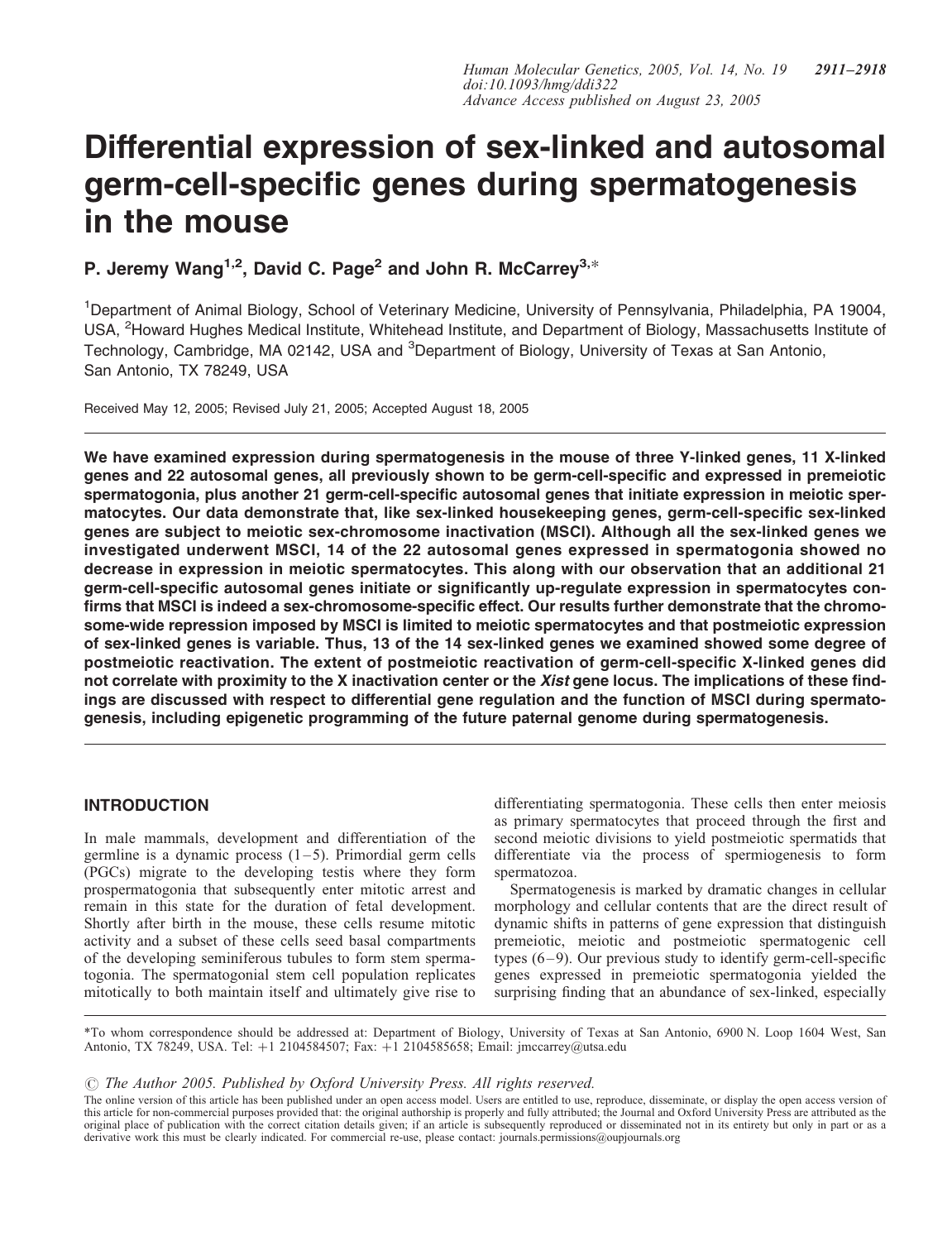X-linked, genes are expressed in premeiotic spermatogonia (10). This was consistent with the evolutionary theories of Rice (11) who proposed that sex-linked genes that influence male-specific processes will be subject to more direct selection and, hence, will tend to propagate more rapidly throughout the population. This also reinforced earlier evidence of many critical and dynamic roles played by sex-linked genes in male germ cell development and differentiation (10,12–20).

The sex chromosomes form a unique cytological structure in meiotic spermatocytes called the 'XY body' (21,22) [previously known as the 'sex vesicle' (23)]. The XY body is manifest as a non-membrane-bound, darkly staining region of the nucleus in primary spermatocytes. This structure is distinguished on the basis of its relatively condensed chromatin structure compared with that of the autosomes in the same cells. This condensed chromatin appears to be inhibitory to transcriptional activity, resulting in transcriptional repression of sex-linked genes during meiotic stages of spermatogenesis (24–29). This process, known as meiotic sex-chromosome inactivation (MSCI), has previously been characterized primarily through studies of expression of housekeeping genes during spermatogenesis (29–31). Our discovery that a large number of germ-cell-specific sex-linked genes are expressed in spermatogonia (10) has now afforded the opportunity to determine whether these genes are also subject to MSCI. This has also facilitated a direct comparison of the expression patterns of sex-linked and autosomal germ-cell-specific genes during spermatogenesis.

Several questions about MSCI remain to be fully investigated, especially with respect to germ-cell-specific sex-linked genes. These include 1) the extent to which this process affects all sexlinked genes, including both germ-cell-specific and housekeeping genes, 2) the extent to which MSCI is indeed limited to sex-linked genes, 3) the extent to which MSCI is strictly a meiotic phenomenon and/or persists into postmeiotic stages of spermatogenesis and 4) the extent to which chromosomal position of germ-cellspecific X-linked genes, relative to the X-inactivation center, may influence their inactivation during meiosis and/or their reactivation following meiosis. Certain sex-linked genes have been shown to undergo either postmeiotic reactivation of expression following MSCI (31) or de novo initiation of expression in postmeiotic spermatids, but these studies have also been focused primarily on housekeeping genes (32,33). The extent to which an entire set of germ-cell-specific sex-linked genes exhibits postmeiotic reactivation has not previously been examined.

It was recently hypothesized that MSCI may lead directly to repression of genes on the paternal X-chromosome in the trophectoderm, primitive endoderm and early embryo proper following fertilization. Specifically, Huynh and Lee (34) have proposed that proximity to the Xic and/or Xist loci may influence the likelihood that paternally inherited X-linked genes will remain repressed during early embryogenesis in female (XX) embryos, although this remains a point of question (35). This could result from either persistent repression of X-linked genes following MSCI or epigenetic programming of X-linked genes during spermatogenesis resulting in imprinted repression following fertilization. We are now able to test the extent to which germ-cell-specific X-linked genes undergo postmeiotic reactivation and whether or not this is related to their proximity to the Xist/Xci loci.

In this study, we have taken advantage of our ability to recover relatively pure populations of specific premeiotic, meiotic and postmeiotic spermatogenic cell types to examine expression patterns of germ-cell-specific sex-linked and autosomal genes during spermatogenesis in the mouse. Our results indicate that, like sex-linked housekeeping genes, tissuespecific sex-linked genes expressed during spermatogenesis are uniformly subject to MSCI, but many autosomal genes either continue or initiate expression in meiotic spermatocytes. In addition, we find that a significant proportion of germ-cellspecific sex-linked genes show postmeiotic reactivation of expression and that the extent of this reactivation does not correlate with proximity to either the Xic or Xist loci or the pseudoautosomal region.

## RESULTS

## Meiotic inactivation of germ-cell-specific sex-linked genes during spermatogenesis

We previously used a cDNA subtraction approach to identify three Y-linked genes, 11 X-linked genes and 22 autosomal genes that are expressed in premeiotic spermatogonia, but not in any of a variety of somatic tissues (10). The pattern of expression of these 36 genes throughout spermatogenesis in the mouse is shown in Figure 1. As expected, on the basis of the manner in which these genes were identified, all were expressed in premeiotic spermatogonia, including primitive type A, type A and type B spermatogonia.

Importantly, all 14 sex-linked genes showed evidence of MSCI. Among the spermatogenic cell types we were able to assay, repression of sex-linked gene expression was most profound in primary spermatocytes, especially at the pachytene stage of first meiotic prophase, including pachytene spermatocytes isolated from either 18-day-old mice entering puberty or adult mice at 60–70 days of age. Thus, MSCI appears to be a widespread phenomenon affecting the majority, if not all sexlinked genes during each wave of spermatogenesis. For certain sex-linked genes examined, a decline in levels of transcript was evident at earlier stages of first meiotic prophase. For example, the Y-linked Rbmy gene showed an initial decrease in transcript levels in leptotene  $+$ zygotene spermatocytes, as did the X-linked Usp26, Tktl1 and Tex13 genes. The X-linked Fthl17 gene showed a noticeable decrease in transcript level in preleptotene spermatocytes. These results are consistent with the suggestion that transcriptional repression associated with MSCI may be initiated at the very beginning of meiotic prophase (29). Presumably the differences in rates of decline of transcript levels among different sex-linked genes are a reflection of differential stabilities of these mRNAs rather than gene-specific differences in the timing of MSCI.

## Autosomal germ-cell-specific genes are not uniformly subject to meiotic inactivation

Although the sex-linked genes uniformly showed repression during meiosis, 14 of the 22 autosomal germ-cell-specific genes expressed in spermatogonia showed no decline in transcript levels in spermatocytes (Fig. 1). This supports the notion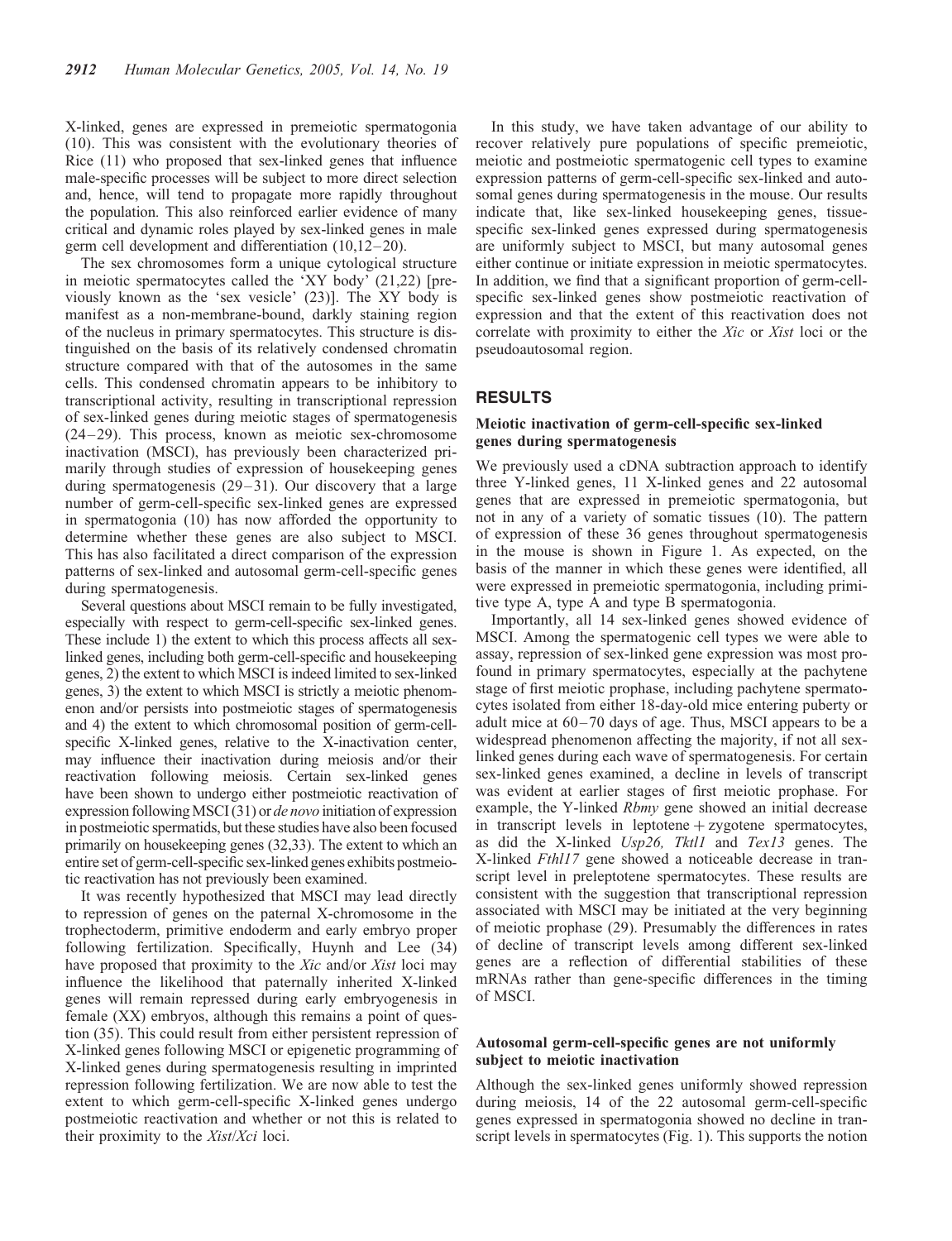

that, as a chromosome-wide phenomenon, MSCI uniquely affects the sex chromosomes. That eight of these autosomal genes were repressed during meiosis is likely a reflection of the dramatic changes in gene expression patterns that

Figure 1. Expression throughout spermatogenesis of 36 germ-cell-specific genes expressed in spermatogonia. Relative levels of transcripts among different spermatogenic cell types were determined by RT-PCR and visualized by gel electrophoresis and ethidium bromide staining. Sex-linked genes are shown in the order of relative map positions on the sex chromosomes (10). Autosomal genes are shown in ascending order on the respective chromosomes to which each maps (10). Levels of Actb mRNA were assessed as a positive control for ubiquitous gene expression, levels of Pgk2 transcripts were determined as a positive control for previously documented autosomal meiotic expression (30) and levels of  $UbeIx$  transcripts were included as a positive control for previously documented X-linked gene expression during spermatogenesis (31). Spermatogenic cell types are listed horizontally across the top of the figure. PA: primitive type A spermatogonia; A: type A spermatogonia; B: type B spermatogonia; PL: preleptotene spermatocytes; LZ: leptotene plus zygotene spermatocytes; PP: puberal pachytene spermatocytes; P: adult pachytene spermatocytes; RT: round spermatids. Gene designations are listed vertically and are as described previously (10). Primer sequences and PCR conditions have been deposited in GenBank under accession numbers as described in Materials and Methods (10). Controls without reverse transcriptase were done in parallel and were negative (data not shown).

accompany the spermatogonium–spermatocyte transition during spermatogenesis (6,7). Interestingly, of the eight autosomal genes that became repressed during meiosis, only one (Tex15 ) showed postmeiotic reactivation.

Direct evidence that differential gene expression underlies the spermatogonium–spermatocyte transition is shown in Figure 2. This shows the expression pattern of 21 autosomal germ-cell-specific genes, all but one of which (Prm1 ) initiate significant expression at the spermatocyte stage, as does the germ-cell-specific autosomal gene, Pgk2, shown as a control in Figure 1. All these genes maintain or increase expression levels in postmeiotic spermatids. Despite the activation of numerous autosomal genes at the onset of meiosis, no study of which we are aware has identified a sex-linked gene that initiates expression in spermatocytes. Thus, repression of sex-linked gene expression during male meiosis is not due to a genome-wide cessation in transcription, but to a specific effect (MSCI) that selectively represses most or all genes on the X and Y chromosomes.

## Most germ-cell-specific sex-linked genes undergo postmeiotic reactivation

Of the 14 germ-cell-specific sex-linked genes we examined, all of which underwent MSCI, all but one showed partial or complete reactivation in postmeiotic spermatids (Fig. 1). This demonstrates that MSCI is a meiotic phenomenon that is not maintained on a chromosome-wide basis postmeiotically. Thus it appears that the sex chromosomes return to a transcriptionally potentiated state in postmeiotic spermatids, and the extent to which individual sex-linked genes are reactivated postmeiotically is a function of individual gene regulation and, presumably, the requirement for each particular sex-linked gene product in postmeiotic spermatids or spermatozoa.

#### Extent of postmeiotic reactivation of germ-cell-specific X-linked genes is not related to their chromosomal position

To determine if the postmeiotic reactivation of germ-cellspecific, X-linked genes is related to their chromosomal position relative to the X inactivation center  $(Xic)$  or the Xist gene,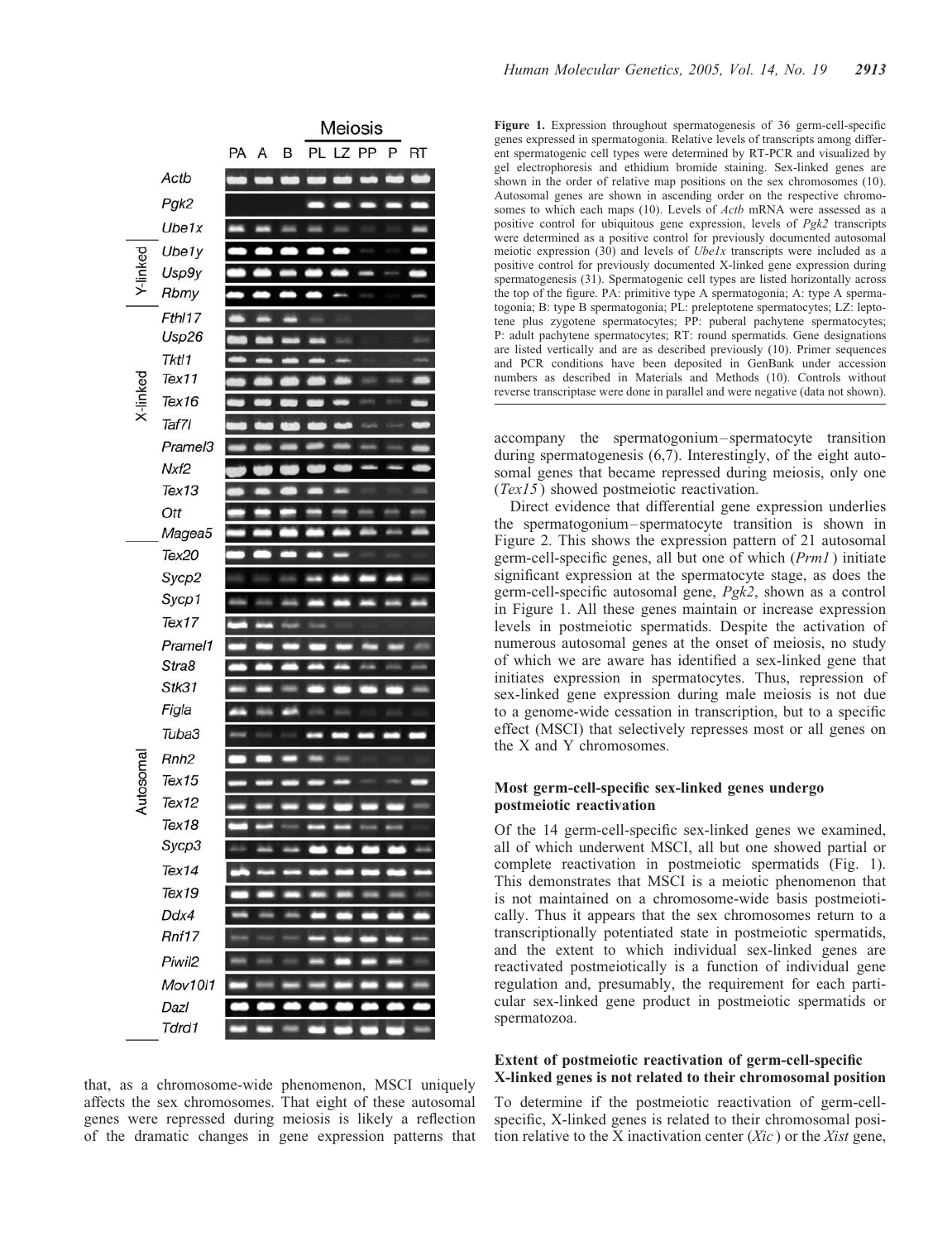

Figure 2. Expression during spermatogenesis of autosomal germ-cell-specific genes initiating expression in spermatocytes. Relative levels of transcripts were assessed in specific spermatogenic cell preparations as described for Figure 1. Actb serves as a positive control for ubiquitous expression and Prm1 as a control for significant expression initiated in round spermatids. Relative transcript levels for 20 germ-cell-specific genes that initiate significant levels of expression at the onset of meiosis in primary spermatocytes, plus one other germ-cell-specific gene (Prm1) that initiates low-level expression in spermatocytes and higher expression in round spermatids, are shown below these controls. All these genes are autosomal. Primer sequences and PCR conditions have been deposited in GenBank under accession numbers as described in Materials and Methods.

we examined the extent of postmeiotic reactivation of each gene as a function of genetic map position on the X chromosome (Table 1). Postmeiotic reactivation was characterized as significant (postmeiotic transcript levels equivalent to premeiotic levels) or none/slight (postmeiotic transcript levels either undetectable or detectable at levels much lower than premeiotic levels). We found no consistent correlation between the map position of X-linked germ-cell-specific genes and the degree of postmeiotic reactivation. Both the most closely linked germ-cell-specific genes on either side

Table 1. Map position of X-linked genes and postmeiotic reactivation

| Gene/locus | Position (CM) | Reactivation <sup>a</sup> |
|------------|---------------|---------------------------|
| Centromere | $\mathbf{0}$  | N/A                       |
| Fthl17     | 2.6           | None/slight               |
| Uhel $x^b$ | 5.7           | Significant               |
| Usp26      | 16.0          | None/slight               |
| Tktl1      | 29.7          | None/slight               |
| Text11     | 40.0          | Significant               |
| Xic/Xist   | 42.0          | None                      |
| $PgkI^b$   | 45.0          | None                      |
| Text16     | 49.0          | Significant               |
| Taf7l      | 51.0          | Significant               |
| Nxf2       | 53.1          | Significant               |
| Pramel3    | 53.2          | Significant               |
| Text13     | 60.5          | None/slight               |
| Ott        | 62.5          | None/slight               |
| Magea5     | 66.1          | Significant               |

<sup>a</sup>None, no detectable reactivation; slight, reactivation to transcript level  $\lt$ premeiotic level; strong, reactivation to transcript level > premeiotic level.<br><sup>b</sup>Not germ-cell-specific.

of the Xic/Xist loci (Tex11 and Tex16, respectively) showed significant postmeiotic reactivation, although the ubiquitously expressed Pgk1 gene that lies between the Xic/Xist loci and the Tex16 locus shows no postmeiotic reactivation (36). Moving proximally, away from the Xic/Xist loci toward the centromere, Tex11 showed significant reactivation, but the next two genes (Tktl1 and Usp26) displayed little or no reactivation. The ubiquitously expressed *Ubelx* gene showed significant reactivation, but the X-linked gene that is most distal from the  $Xic/Xist$  loci (Fth $117$ ) failed to reactivate postmeiotically. Similarly, there was no obvious pattern with respect to X-linked genes that map distal to the Xic/Xist loci. Tex16, Taf7l, Nxf2 and Pramel3 all showed significant reactivation, but the more distal Tex13 and Ott genes displayed little or no reactivation, and the most distal locus, Magea5 showed significant reactivation.

The pericentric human X chromosome can be divided into different parts—the short arm  $(Xp)$  and the long arm  $(Xq)$ , or the recently added region (XRA) and the conserved region (XCR) (Fig. 3) (37). In human cells, genes mapping to Xp tend to escape somatic X-chromosome inactivation (SXCI) more often than genes mapping to Xq (38,39), and Xp roughly corresponds to the XRA region of the human X, whereas Xq corresponds to the XCR. Figure 3 shows a comparison of the human and mouse X chromosomes and the relative positions of the germ-cell-specific X-linked genes that can be identified on both homologues. Fthl17 is the only mouse X-linked, germ-cell-specific gene that we examined for which the human homologue both maps to Xp, and lies within the XRA. The human homologue of the mouse Ubelx gene also maps to  $Xp$  but lies within the XCR. The eight other germ-cell-specific, X-linked genes we examined all have human homologues that map to Xq (Fig. 3).

#### **DISCUSSION**

We have conducted the most extensive study of sex-linked gene expression during spermatogenesis reported so far, and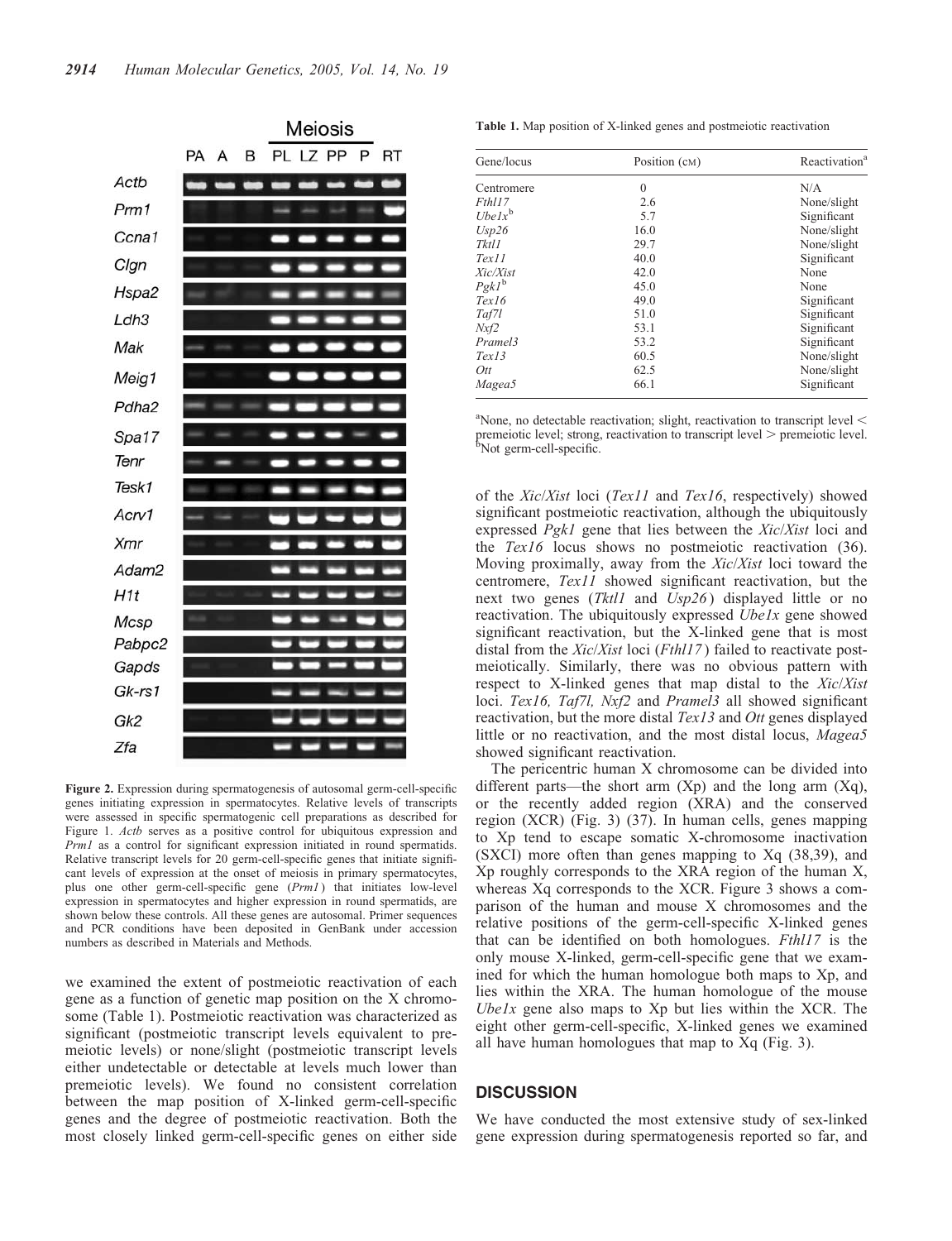

Figure 3. Conservation of germ-cell-specific genes on the mammalian X chromosome. The relative map location of 11 germ-cell-specific genes plus the ubiquitous  $Ubelx$  gene is shown on the mouse X chromosome. The location of homologues of 10 of these genes on the human X is also shown. The location of the centromere is shown on each chromosome (arrow), along with the location of the p and q arms and the XRA and XCR regions on the human X chromosome.

the only such study focused on germ-cell-specific sex-linked genes. Our results confirm that MSCI does occur during mammalian spermatogenesis and demonstrate that it affects germ-cell-specific sex-linked genes in a manner similar to that previously demonstrated for ubiquitously expressed sexlinked genes (18,29–32). These results also show that, as a chromosome-wide repression mechanism, MSCI is limited to the sex chromosomes and does not affect autosomal genes. In addition, these results demonstrate that MSCI is a meiosis-specific phenomenon that does not persist on a panchromosomal basis in postmeiotic spermatogenic cells. Finally, our results indicate no correlation between relative proximity to the Xic/Xist loci and propensity of individual, germ-cell-specific X-linked genes to undergo or avoid postmeiotic reactivation.

Previous studies of sex-linked gene expression during spermatogenesis have been limited to relatively small numbers of genes ( $\leq$ 5 per study) and have been focused predominantly on ubiquitously expressed genes (17,29–33,40–42). These previous studies consistently supported the occurrence of MSCI. Our study demonstrates that germ-cell-specific, sexlinked genes on both the X and Y chromosomes are also subject to MSCI, and thus illustrates the generality of MSCI as a sex-chromosome-wide effect. This is also consistent with a recent genome-wide study to identify the map location

of sex-biased genes in which it was found that, as expected, genes subject to selection by MSCI are excluded from the X chromosome (43). In this respect, MSCI appears to be even more comprehensive than SXCI that occurs during preimplantation development of mammalian embryos carrying two or more X chromosomes, as neither we nor anyone else have detected direct evidence for a sex-linked gene that escapes MSCI.

In the case of SXCI, a significant proportion (on the order of 15–25% in humans) of the X-linked genes examined have been found to 'escape' inactivation (38,39,44) [actually these genes may undergo initial SXCI but rapidly reactivate  $(45, 46)$ ]. Carrel *et al.*  $(38, 39)$  found that a significant majority of X-linked genes known to escape SXCI map to Xp in the human, which largely corresponds to a region (XRA) that is believed to have derived from a previously autosomal region that was more recently added to the mammalian X chromosome (37). Thus genes located within the human XRA tend to escape SXCI more often than genes within the XCR. Although fewer genes have been tested for escape from SXCI in the mouse, a significant minority appear to do so  $(47-50)$ .

Although we have not tested expression during spermatogenesis of any of the specific genes known to escape SXCI, we have tested X-linked genes located throughout the mouse X chromosome. Fthl17 is the one germ-cell-specific mouse gene we examined for which the human homologue maps well within the XRA (Fig. 3). This gene showed no evidence of postmeiotic reactivation during spermatogenesis. Eight other genes that are X-linked and germ-cell-specific in the mouse (Usp26, Tktl1, Tex11, Tex16, Taf7l, Pramel3, Nxf2,  $Text13$ ) have homologues that map to  $Xq$  within the  $XCR$ region of the human X (Fig. 3). In addition, the mouse Ube1x gene is homologous to the human  $UBE1X$  gene that maps to Xp, but still lies within the XCR on the human X. Thus, all the germ-cell-specific X-linked genes which showed some degree of postmeiotic reactivation during spermatogenesis in the mouse have human homologues that map to the XCR region of the human X chromosome. We have not examined expression during spermatogenesis of any genes that map to the pseudoautosomal region of the mouse or human X chromosome.

There are several other distinctions between MSCI and SXCI. SXCI occurs in XX somatic cells and PGCs but not in XX meiotic germ cells. Indeed, female meiosis is characterized by reactivation of the second X chromosome in oocytes (51,52). SXCI affects only one of the two sex chromosomes in each XX cell and achieves dosage compensation between similar cell types in each sex. Finally, SXCI is regulated by the Xist gene (53,54). MSCI, in contrast, occurs exclusively in male meiotic germ cells, affects both sex chromosomes in each cell and is regulated by an Xist-independent mechanism (25,26) that appears to require the Brca1 gene, the kinase ATR and phosphorylation of the histone-variant H2AX (55). Thus MSCI does not lead to dosage compensation in meiotic germ cells, but rather enhances the disparity in sexlinked gene expression between spermatocytes and oocytes.

The function of MSCI in spermatogenic cells remains an enigma. Several possibilities have been suggested, including suppression of X-linked genes, expression of which might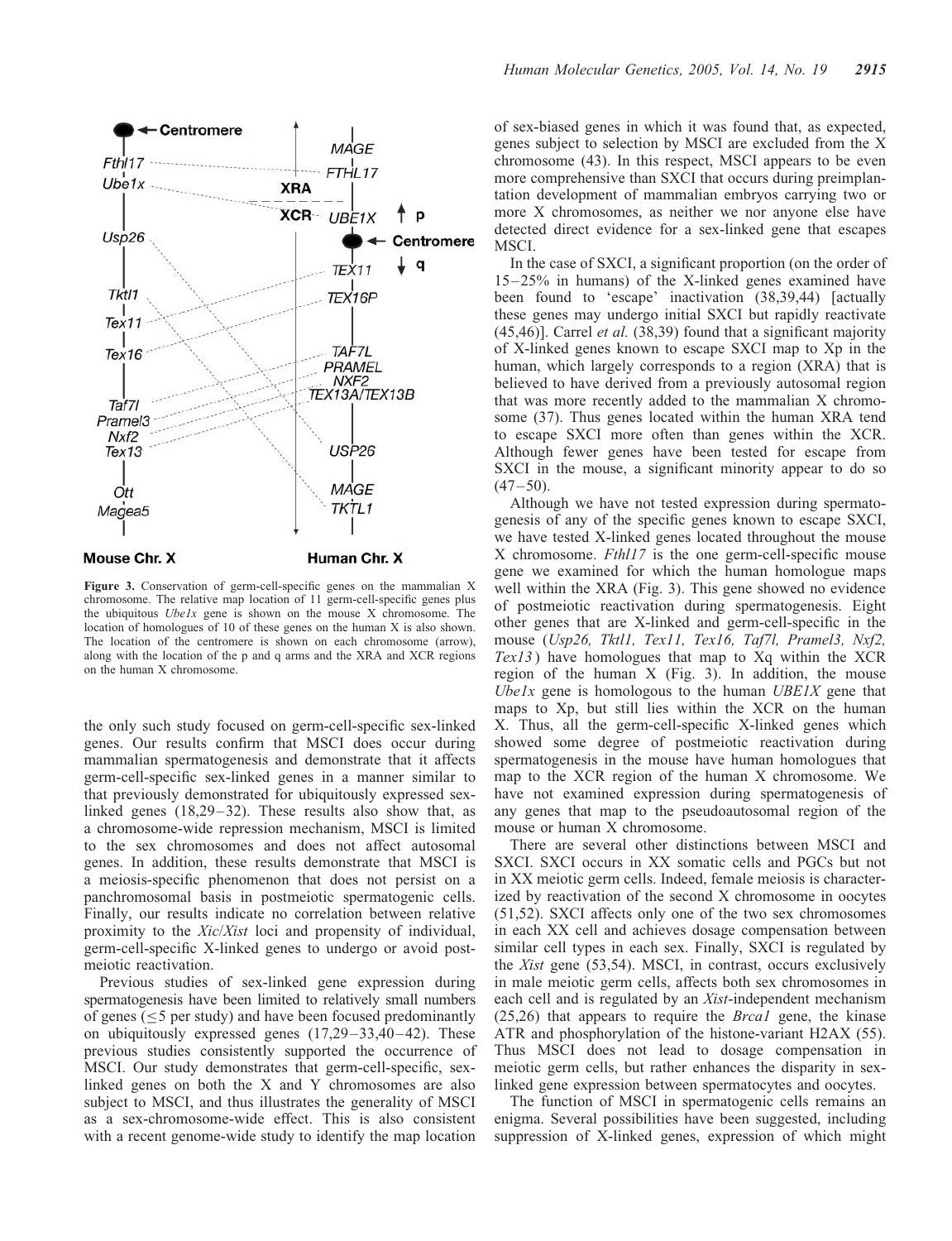otherwise be deleterious to spermatogenesis (56), inhibition of genetic recombination between the X and Y chromosomes especially in the region of the testis-determining gene on the Y (27), exclusion of the poorly paired sex chromosome bivalent from surveillance by the meiotic checkpoint mechanism that otherwise shunts spermatocytes with mispaired homologues into an apoptosis pathway (26,57) and/or a primitive form of dosage compensation (34,57,58) that may still contribute to 'preinactivation' of the paternal X chromosome (34). No two of these hypotheses are mutually exclusive.

Recently it was proposed that inheritance of an inactive X chromosome from the sperm, and proximity to the Xic/Xist loci on the paternal X in particular, may contribute to imprinting and/or preinactivation of genes on the paternal X chromosome such that they will be preferentially inactive in the trophectoderm, primitive endoderm and early cells of the embryo proper following fertilization (34), though alternative explanations for non-random X chromosome activity in early female embryos have also been proposed (35). The persistent influence of MSCI on X-chromosome activity following fertilization was proposed with respect to X-linked housekeeping genes (34). Our data clearly show that at least a subset of germ-cell-specific genes reactivate in round spermatids after the completion of MSCI. Thus chromosome-wide inactivation of X-linked genes is not maintained following meiosis. However, most or all of the germ-cell-specific genes we investigated are not active in the preimplantation embryo, so it is not clear that our data bear directly on the preinactivation theory of dosage compensation in mammals (34). It remains possible that MSCI, in particular, or male gametogenesis, in general, contributes to an imprinting mechanism that epigenetically programs postfertilization repression of genes on the paternal X chromosome.

#### MATERIALS AND METHODS

#### Isolation of mouse spermatogenic cells

Populations of cells highly enriched for specific spermatogenic cell types were prepared from CD-1 mice (Charles River Laboratories) using the Sta Put method based on sedimentation velocity at unit gravity (59). Primitive type A spermatogonia were prepared from testes of 6-day postpartum (dpp) mice. Types A and B spermatogonia were isolated from 8 dpp mice. Puberal mice at 18 dpp were used for preparation of preleptotene spermatocytes, mixed leptotene plus zygotene spermatocytes and puberal pachytene spermatocytes. Adult mice (60–70 dpp) were used for isolation of adult pachytene spermatocytes and round spermatids. Purities of recovered germ cell populations were assessed on the basis of cellular morphology under phase optics and were  $>95%$  for pachytene spermatocytes and round spermatids, respectively, and  $>85\%$ for all other cell types. Primary contaminants in each population included developmentally adjacent germ cell types in the adult preparations, and somatic Sertoli cells in the prepuberal populations.

#### Expression analysis

A semi-quantitative RT-PCR technique was used for expression analysis as described (29) with modifications. For puberal–adult germ cell preparations, total RNAs were

isolated using TRIzol reagent (Invitrogen) and  $poly(A)^+$ RNAs were subsequently isolated using a QuickPrep Micro mRNA purification kit (Amersham Pharmacia Biotech, Piscataway, NJ). Seventy nanograms of  $poly(A)$  RNAs were reverse-transcribed using  $oligo(dT)_{18}$  as a primer. Bulk cDNAs were diluted to a final volume of 200  $\mu$ l, and 5  $\mu$ l was used as template for each 25-µl PCR reaction. To avoid saturation of PCR, products were removed after various cycles (25–35) of PCR and examined by agarose gel electrophoresis. In all cases, products from RT-PCR amplification of actin served as a loading control. Gene-specific PCR primers were designed to avoid cross-amplification from homologues. The primer sequences and PCR conditions have been deposited at GenBank. Gels were stained with ethidium bromide and photographed to visualize the size and intensity of each PCR product. Each reaction was conducted at least twice with similar results to confirm the expression patterns shown.

#### GenBank accession numbers

Primer sequences and PCR conditions for genes in Figure 1: Actb, BV210360; Pgk2, BV210361; Ubely, BV210362; Usp9y, BV210363; Rbmy, G65761; Fthl17, G65778; Usp26, G65798; Tktl1, G65797; Tex11, G65787; Tex16, G65792; Taf7l, G65785; Pramel3, G65782; Nxf2, G65780; Tex13, G65789; Ott, BV210394; Magea5, BV210364; Tex20, G65796; Sycp2, BV210365; Sycp1, BV210366; Tex17, G65793; Pramel1, G65762; Stra8, BV210367; Stk31, G65784; Figla, BV210368; Tuba3, BV210369; Rnh2, G65783; Tex15, G65791; Tex12, G65788; Tex18, G65794; Sycp3, BV210370; Tex14, G65790; Tex19, G65795; Ddx4, BV210371; Rnf17, G65763; Piwil2, G65781; Mov10l1, G65779; Dazl, G65760; Tdrd1, G65786.

Primer sequences and PCR conditions for genes in Figure 2: Prm1, BV210372; Ccna1, BV210373; Clgn, BV210374; Hspa2, BV210375; Ldh3, BV210376; Mak, BV210377; Meig1, BV210378; Pdha2, BV210379; Spa17, BV210380; Tenr, BV210381; Tesk1, BV210382; Acrv1, BV210383; Xmr, BV210384; Adam2, BV210385; H1t, BV210386; Mcsp, BV210387; Pabpc2, BV210388; Gapds, BV210389; Gk-rs1, BV210390; Gk2, BV210391; Zfa, BV210392.

Genetic map positions for specific X-linked genes were accessed or estimated from the MGI database (http://www. informatics.jax.org/) and the draft mouse genome sequence in GenBank (39,60).

### ACKNOWLEDGEMENTS

This work was supported in part by NIH grants HD 045866 to P.J.W., and HD 046637 and HD 23126 to J.R.M., and support from the Howard Hughes Medical Institute to D.C.P. Funding to pay the Open Access publication charges was provided by the HHMI and NIH.

Conflict of Interest statement. None declared.

# **REFERENCES**

1. McCarrey, J.R. (1993) Development of the germ cell. In Desjardins, C. and Ewing, L. (eds), Cell and Molecular Biology of the Testis, Vol. V. Oxford University Press, New York, pp. 58–89.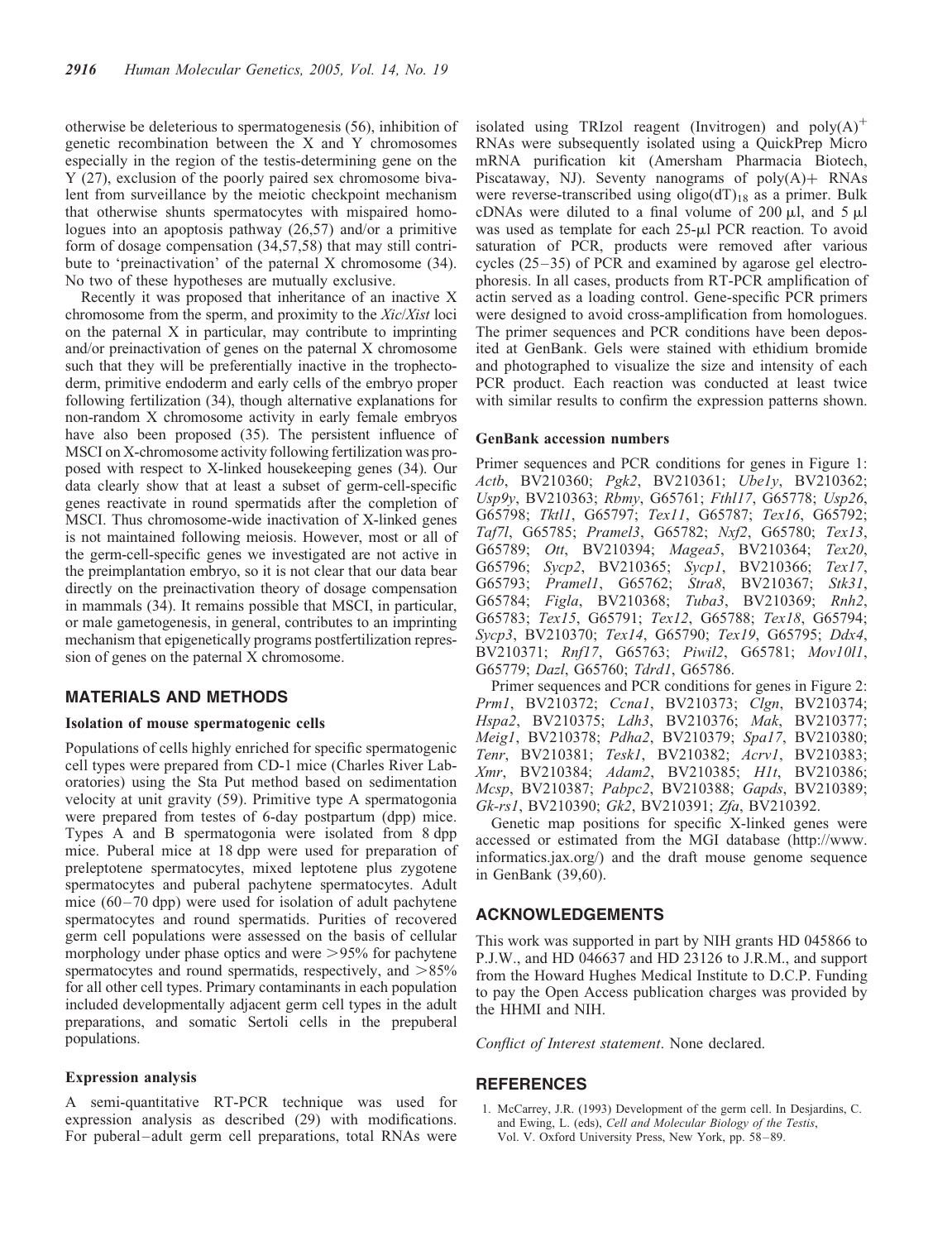- 2. Eddy, E.M. (2002) Male germ cell gene expression. Recent Prog. Horm. Res., 57, 103–128.
- 3. de Rooij, D.G. and Grootegoed, J.A. (1998) Spermatogonial stem cells. Curr. Opin. Cell Biol., 10, 694–701.
- 4. Wiederkehr, C., Basavaraj, R., Sarrauste de Menthiere, C., Hermida, L., Koch, R., Schlecht, U., Amon, A., Brachat, S., Breitenbach, M., Briza, P. et al. (2004) GermOnline, a cross-species community knowledge base on germ cell differentiation. Nucleic Acids Res., 32 (database issue), D560–D567.
- 5. Zhao, G.Q. and Garbers, D.L. (2002) Male germ cell specification and differentiation. Dev. Cell, 2, 537–547.
- 6. Shima, J.E., McLean, D.J., McCarrey, J.R. and Griswold, M.D. (2004) The murine testicular transcriptome: characterizing gene expression in the testis during the progression of spermatogenesis. Biol. Reprod., 71, 319–330.
- 7. Schultz, N., Hamra, F.K. and Garbers, D.L. (2003) A multitude of genes expressed solely in meiotic or postmeiotic spermatogenic cells offers a myriad of contraceptive targets. Proc. Natl Acad. Sci. USA, 100, 12201–12206.
- 8. Anway, M.D., Li, Y., Ravindranath, N., Dym, M. and Griswold, M.D. (2003) Expression of testicular germ cell genes identified by differential display analysis. *J. Androl.*, **24**, 173-184.
- 9. Pang, A.L., Taylor, H.C., Johnson, W., Alexander, S., Chen, Y., Su, Y.A., Li, X., Ravindranath, N., Dym, M., Rennert, O.M. et al. (2003) Identification of differentially expressed genes in mouse spermatogenesis. J. Androl., 24, 899–911.
- 10. Wang, P.J., McCarrey, J.R., Yang, F. and Page, D.C. (2001) An abundance of X-linked genes expressed in spermatogonia. Nat. Genet., 27, 422–426.
- 11. Rice, W.R. (1984) Sex-chromosomes and the evolution of sexual dimorphism. Evolution, 38, 735-742.
- 12. Mazeyrat, S., Saut, N., Grigoriev, V., Mahadevaiah, S.K., Ojarikre, O.A., Rattigan, A., Bishop, C., Eicher, E.M., Mitchell, M.J. and Burgoyne, P.S. (2001) A Y-encoded subunit of the translation initiation factor  $Eif2$  is essential for mouse spermatogenesis. Nat. Genet., 29, 49–53.
- 13. Oates, R.D., Silber, S., Brown, L.G. and Page, D.C. (2002) Clinical characterization of 42 oligospermic or azoospermic men with microdeletion of the AZFc region of the Y chromosome, and of 18 children conceived via ICSI. Hum. Reprod., 17, 2813–2824.
- 14. Burgoyne, P.S. (1998) The role of Y-encoded genes in mammalian spermatogenesis. Semin. Cell Dev. Biol., 9, 423–432.
- 15. Kay, G.F., Ashworth, A., Penny, G.D., Dunlop, M., Swift, S., Brockdorff, N. and Rastan, S. (1991) A candidate spermatogenesis gene on the mouse Y chromosome is homologous to ubiquitin-activating enzyme E1. Nature, 354, 486–489.
- 16. Brown, G.M., Furlong, R.A., Sargent, C.A., Erickson, R.P., Longepied, G., Mitchell, M., Jones, M.H., Hargreave, T.B., Cooke, H.J. and Affara, N.A. (1998) Characterisation of the coding sequence and fine mapping of the human DFFRY gene and comparative expression analysis and mapping to the Sxrb interval of the mouse Y chromosome of the Dffry gene. Hum. Mol. Genet., 7, 97–107.
- 17. Elliott, D.J., Ma, K., Kerr, S.M., Thakrar, R., Speed, R., Chandley, A.C. and Cooke, H. (1996) An RBM homologue maps to the mouse Y chromosome and is expressed in germ cells. Hum. Mol. Genet., 5, 869–874.
- 18. Mahadevaiah, S.K., Odorisio, T., Elliott, D.J., Rattigan, A., Szot, M., Laval, S.H., Washburn, L.L., McCarrey, J.R., Cattanach, B.M., Lovell-Badge, R. et al. (1998) Mouse homologues of the human AZF candidate gene RBM are expressed in spermatogonia and spermatids, and map to a Y chromosome deletion interval associated with a high incidence of sperm abnormalities. Hum. Mol. Genet., 7, 715–727.
- 19. Lyon, M.F. (1974) Mechanisms and evolutionary origins of variable X-chromosome activity in mammals. Proc. R. Soc. Lond. B Biol. Sci., 187, 243–268.
- 20. Hunt, P.A., Worthman, C., Levinson, H., Stallings, J., LeMaire, R., Mroz, K., Park, C. and Handel, M.A. (1998) Germ cell loss in the XXY male mouse: altered X-chromosome dosage affects prenatal development. Mol. Reprod. Dev., 49, 101–111.
- 21. Handel, M.A., Park, C. and Kot, M. (1994) Genetic control of sex-chromosome inactivation during male meiosis. Cytogenet. Cell Genet., 66, 83–88.
- 22. Handel, M.A. (2004) The XY body: a specialized meiotic chromatin domain. Exp. Cell Res., 296, 57–63.
- 23. Solari, A.J. (1974) The behavior of the XY pair in mammals. Int. Rev. Cytol., 38, 273–317.
- 24. Lifschytz, E. and Lindsley, D.L. (1972) The role of X-chromosome inactivation during spermatogenesis (Drosophila–allocycly– chromosome evolution–male sterility–dosage compensation). Proc. Natl Acad. Sci. USA, 69, 182–186.
- 25. Turner, J.M., Mahadevaiah, S.K., Elliott, D.J., Garchon, H.J., Pehrson, J.R., Jaenisch, R. and Burgoyne, P.S. (2002) Meiotic sex chromosome inactivation in male mice with targeted disruptions of Xist. J. Cell Sci., 115, 4097–4105.
- 26. McCarrey, J.R., Watson, C., Atencio, J., Ostermeier, G.C., Marahrens, Y., Jaenisch, R. and Krawetz, S.A. (2002) X-chromosome inactivation during spermatogenesis is regulated by an Xist/Tsix-independent mechanism in the mouse. Genesis, 34, 257–266.
- 27. McKee, B.D. and Handel, M.A. (1993) Sex chromosomes, recombination, and chromatin conformation. Chromosoma, 102, 71–80.
- 28. Richler, C., Ast, G., Goitein, R., Wahrman, J., Sperling, R. and Sperling, J. (1994) Splicing components are excluded from the transcriptionally inactive XY body in male meiotic nuclei. Mol. Biol. Cell, 5, 1341–1352.
- 29. McCarrey, J.R., Dilworth, D.D. and Sharp, R.M. (1992) Semiquantitative analysis of X-linked gene expression during spermatogenesis in the mouse: ethidium-bromide staining of RT-PCR products. Genet. Anal. Tech. Appl., 9, 117–123.
- 30. McCarrey, J.R., Berg, W.M., Paragioudakis, S.J., Zhang, P.L., Dilworth, D.D., Arnold, B.L. and Rossi, J.J. (1992) Differential transcription of Pgk genes during spermatogenesis in the mouse. Dev. Biol., 154, 160–168.
- 31. Odorisio, T., Mahadevaiah, S.K., McCarrey, J.R. and Burgoyne, P.S. (1996) Transcriptional analysis of the candidate spermatogenesis gene Ube1y and of the closely related Ube1x shows that they are coexpressed in spermatogonia and spermatids but are repressed in pachytene spermatocytes. Dev. Biol., 180, 336-343.
- 32. Hendriksen, P.J., Hoogerbrugge, J.W., Themmen, A.P., Koken, M.H., Hoeijmakers, J.H., Oostra, B.A., van der Lende, T. and Grootegoed, J.A. (1995) Postmeiotic transcription of X and Y chromosomal genes during spermatogenesis in the mouse. Dev. Biol., 170, 730-733.
- 33. Turner, R.M., Johnson, L.R., Haig-Ladewig, L., Gerton, G.L. and Moss, S.B. (1998) An X-linked gene encodes a major human sperm fibrous sheath protein, hAKAP82: genomic organization, protein kinase A-RII binding, and distribution of the precursor in the sperm tail. J. Biol. Chem., 273, 32135–32141.
- 34. Huynh, K.D. and Lee, J.T. (2003) Inheritance of a pre-inactivated paternal X chromosome in early mouse embryos. Nature, 426, 857–862.
- 35. Okamoto, I., Otte, A.P., Allis, C.D., Reinberg, D. and Heard, E. (2004) Epigenetic dynamics of imprinted X inactivation during early mouse development. Science, 303, 644–649.
- 36. Kumari, M., Stroud, J.C., Anji, A. and McCarrey, J.R. (1996) Differential appearance of DNase I-hypersensitive sites correlates with differential transcription of Pgk genes during spermatogenesis in the mouse. J. Biol. Chem., 271, 14390–14397.
- 37. Wilcox, S.A., Watson, J.M., Spencer, J.A. and Graves, J.A. (1996) Comparative mapping identifies the fusion point of an ancient mammalian X-autosomal rearrangement. Genomics, 35, 66–70.
- 38. Carrel, L., Cottle, A.A., Goglin, K.C. and Willard, H.F. (1999) A first-generation X-inactivation profile of the human X chromosome. Proc. Natl Acad. Sci. USA, 96, 14440–14444.
- 39. Carrel, L. and Willard, H.F. (2005) X-inactivation profile reveals extensive variability in X-linked gene expression in females. Nature, 434, 400–404.
- 40. Shannon, M. and Handel, M.A. (1993) Expression of the Hprt gene during spermatogenesis: implications for sex-chromosome inactivation. Biol. Reprod., 49, 770–778.
- 41. Singer-Sam, J., Robinson, M.O., Bellve, A.R., Simon, M.I. and Riggs, A.D. (1990) Measurement by quantitative PCR of changes in HPRT, PGK-1, PGK-2, APRT, MTase, and Zfy gene transcripts during mouse spermatogenesis. Nucleic Acids Res., 18, 1255–1259.
- 42. Kerr, S.M., Taggart, M.H., Lee, M. and Cooke, H.J. (1996) Ott, a mouse X-linked multigene family expressed specifically during meiosis. Hum. Mol. Genet., 5, 1139–1148.